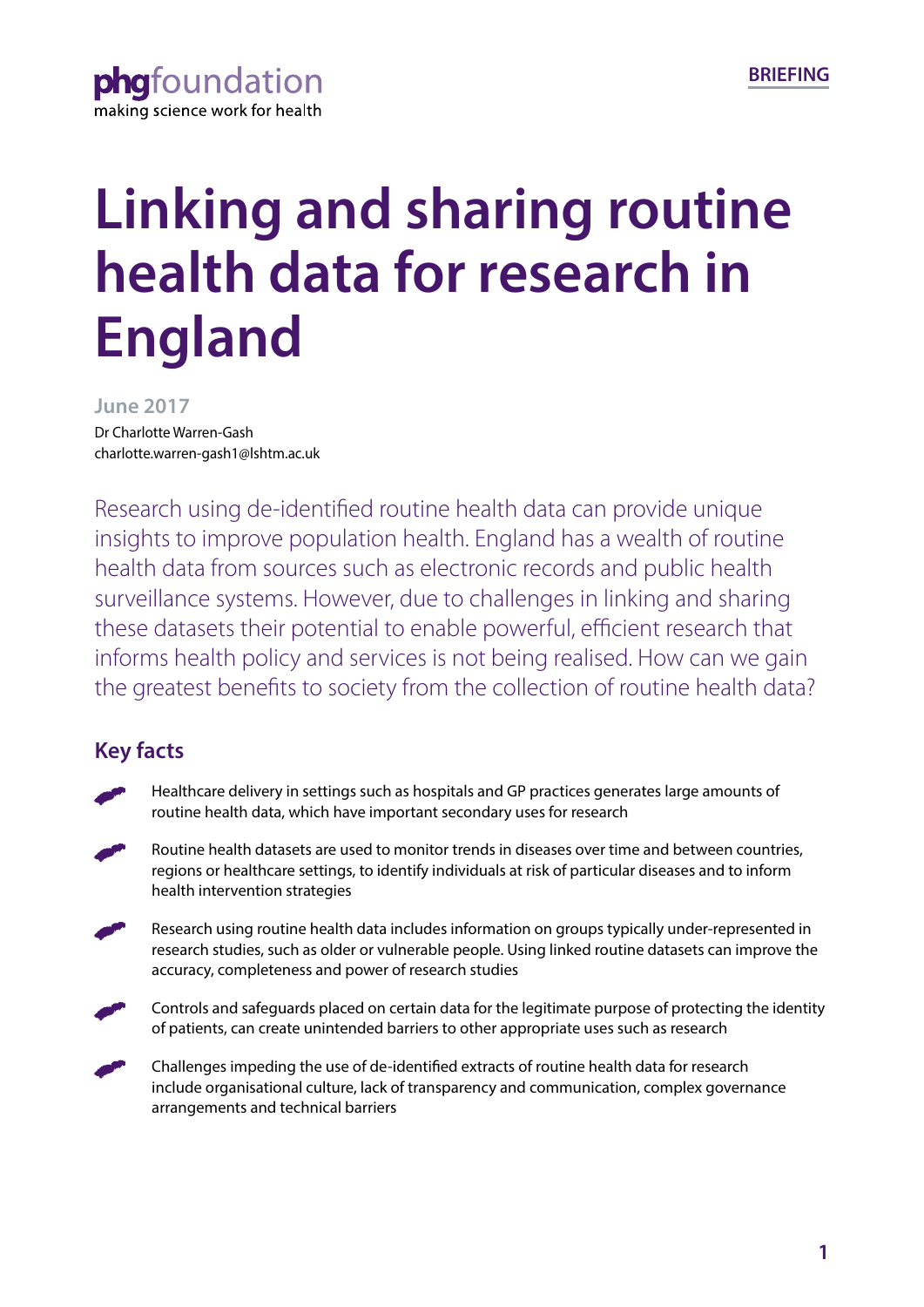# **What are routine health data?**

Healthcare generates large amounts of routine data for clinical and administrative purposes in settings such as hospitals, laboratories, GP practices and pharmacies.

The storage and flows of routine health data are complex. Electronic health records capture data on diagnoses, investigations, treatments and referrals for clinical management. Public health surveillance systems help to monitor outbreaks of infectious diseases, protect population health and inform service planning. Other routine data sources include birth and death registrations, disease registries and national screening programmes.

As routine health data are not primarily collected for research, linkage between several different data sources might be needed in order to improve data power and quality to answer particular health research questions.

## **How and why are routine health datasets used for research?**

Routine health datasets are used to monitor trends in diseases over time and between countries, regions or healthcare settings and to inform health intervention strategies.

In the area of infectious diseases, research using routine health datasets might involve monitoring the number of cases of HIV and TB, and investigating risk factors for acquiring infections or complications after infection. Other uses include evaluating the coverage and effectiveness of screening, vaccination or treatment programmes, and monitoring the use of healthcare services associated with infections.

Advantages to using de-identified routine health datasets for research include their large size and real world nature. Information is captured about groups who are typically under-represented in research studies, such as older people with multiple medical problems and vulnerable groups such as migrants or homeless people. The ability to link between datasets further improves the accuracy and completeness of data available for research. Also, using existing data minimises the cost and logistical challenges of data collection.

## **Challenges to using routine health data for research**

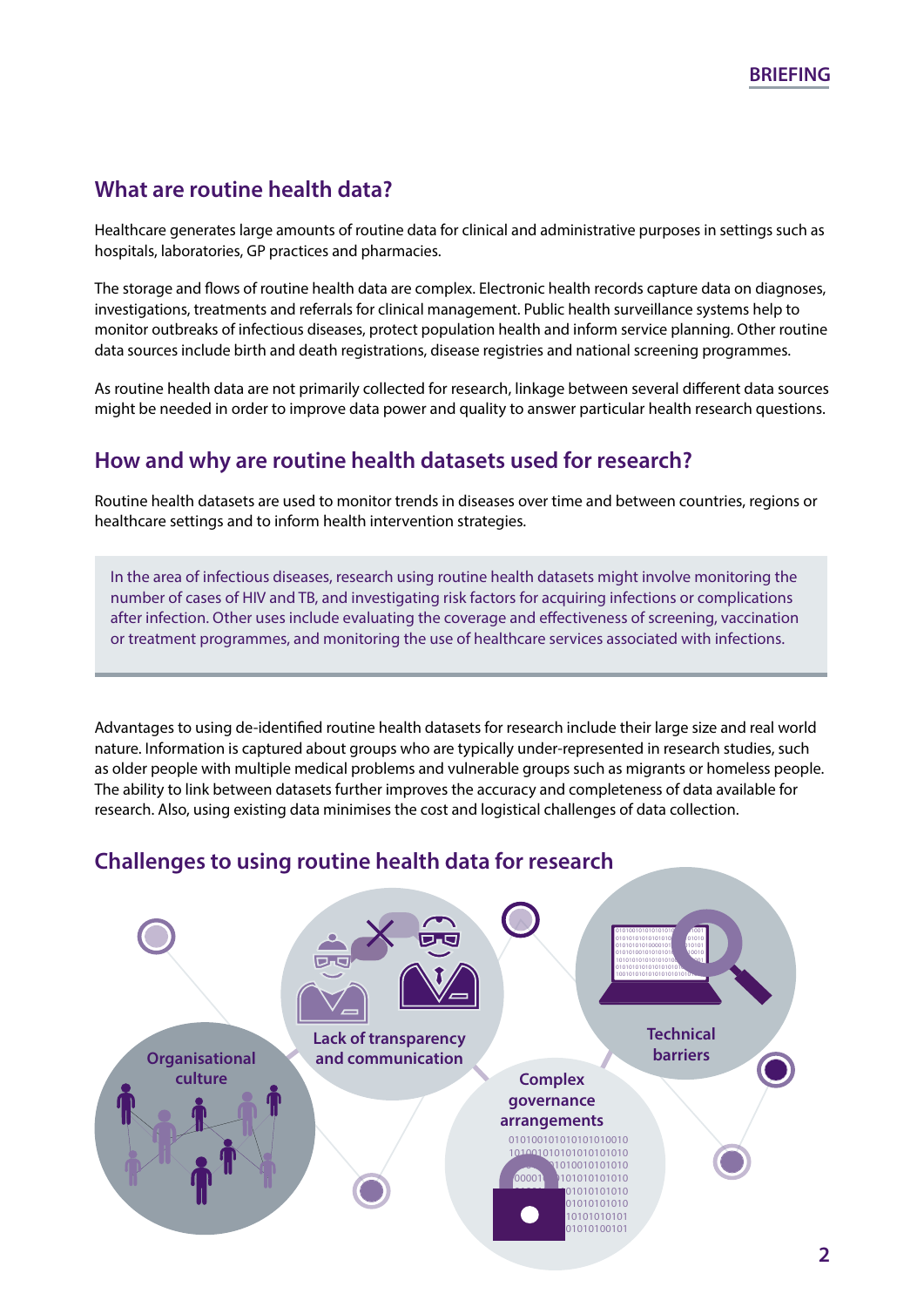## **What are the challenges to accessing and using routine health data for research?**

Semi-structured interviews with data users identified the following challenges:

#### Organisational culture

Some organisations that collect and collate routine health data do not prioritise external research and may lack the capacity to support it, especially if research is not a core organisational function. There may also be concerns about the legitimacy of data sharing, with issues of competition, control and desire for reciprocity further hampering research.

#### Lack of transparency and communication

Data access models vary across datasets and organisations. In some cases, no information is available to external researchers about the datasets collected or the costs and processes needed to access them. There may be no clear point of contact and data access may rely upon personal relationships.

#### Complex governance arrangements

Appropriate legal, ethical and governance frameworks are essential to protect routine health data. However, risk averse practices in some organisations may result in complex sets of permissions needed to access routine data. As more datasets are linked together, access procedures become more complicated and timeconsuming and may be disproportionate to the risks involved.

#### Technical barriers

Substantial work is needed to clean, transform and manipulate routine health data before analysis can begin. Analysing and interpreting routine health data is not straightforward and requires good subject, epidemiological and technical expertise. Interpretation of research results may be hindered by opaque data linkage processes. Lack of sharing of research methods and tools can result in duplicated efforts.

#### Data sharing case study - Scotland

There are fewer barriers to accessing national Scottish routine datasets for research. While this is helped by having a smaller population size and longer-term stability and investment in data infrastructure, other features of the Scottish system that facilitate data linkage and sharing for research are:

**The [electronic Data Research and Innovation Service \(eDRIS\),](http://www.isdscotland.org/Products-and-Services/EDRIS/)** which offers tailored support for researchers using routine health data. This includes a research co-ordinator who assists with study design, approvals and data access.

**A user-friendly website describing the national datasets available**. Further detailed information about the variables included is available on request.

**A streamlined approvals process** through the Public Benefit and Privacy Panel (PBPP), which scrutinises all research using NHS-derived data in Scotland.

**Use of the Community Health Index (CHI) number as an identifier** across multiple routine datasets which reduces technical barriers to data linkage.